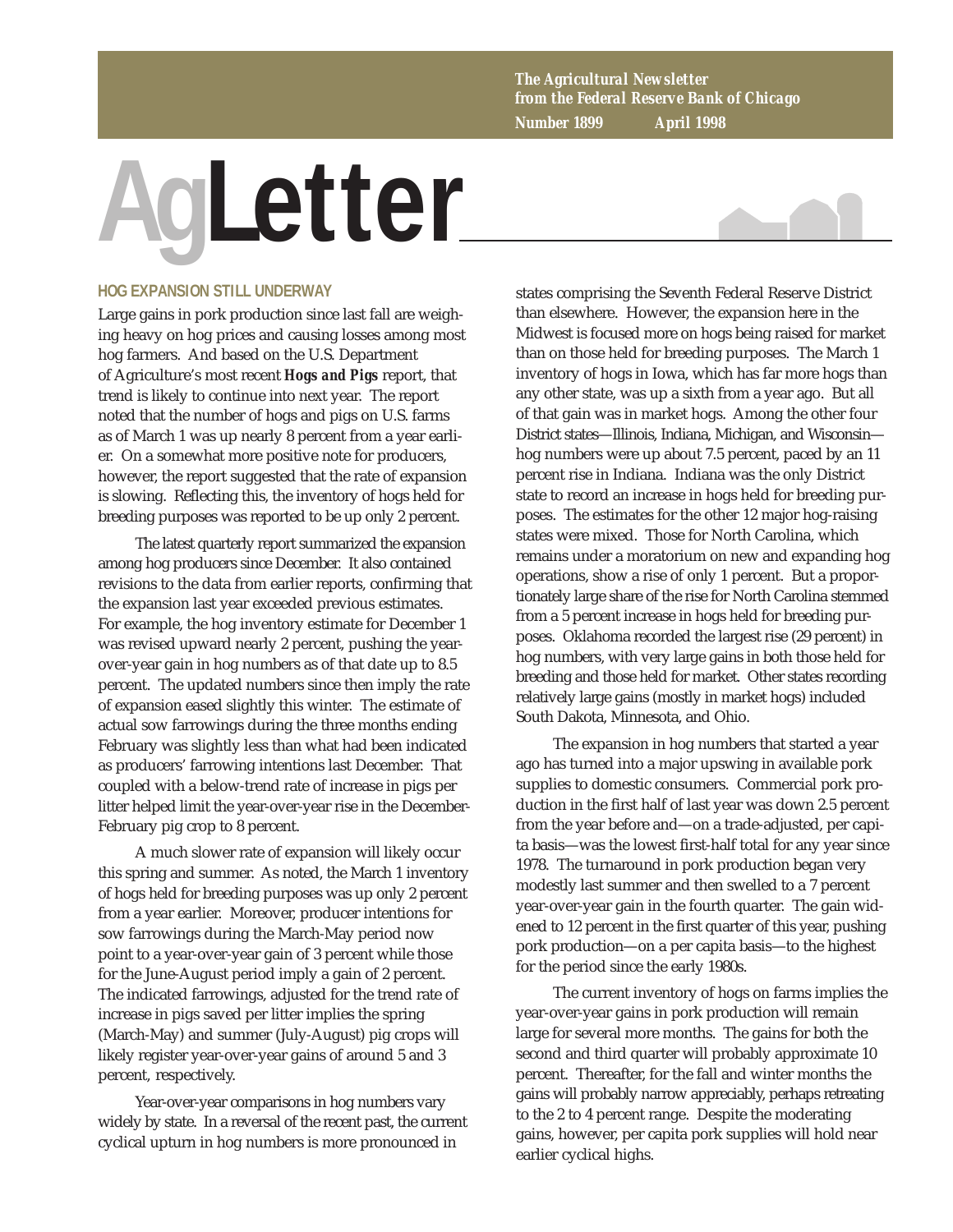The upswing in hog numbers is the most significant factor influencing hog prices and producer earnings. But at the margin, trade developments are also a factor. Net imports of live hogs—mostly from Canada—have escalated in recent years, offsetting the benefits of rapidly growing pork exports. In 1997, net hog imports were four times the level of three years earlier and, at 3.1 million head, equivalent to 3.4 percent of the hogs processed in domestic packing plants last year. Hog imports were especially heavy in the fourth quarter and into the early part of this year. The growth in net pork exports, which also hit a new high in the fourth quarter of last year, has only partially countered the inflow of live hogs. In 1997, net pork exports reached 412 million pounds (carcass-equivalent basis). That marked a significant turnaround from three years earlier when the balance in U.S. pork trade registered 195 million pounds of net imports. Despite the turnaround, net pork exports absorbed only about 2.4 percent of the pork that came out of U.S. packing plants last year. The growth in net pork exports is expected to continue this year, but at a much slower pace than in the recent past.

The upturn in pork production is taking a heavy toll on hog prices and on producer earnings. During the first quarter, hog prices averaged less than \$35 per hundredweight, down nearly a third from the high year-earlier level. Moreover, the first-quarter average was about \$10 per hundredweight below the break-even cost of production for a typical farrow-to-finish hog farmer as calculated by Iowa State University. The break-even cost of production has been slowly declining for the last year and a half and further declines are likely in the months ahead, especially if the 1998 crop harvest achieves its potential. But with hog prices likely to hold in the upper \$30s and low \$40s the rest of this year, it's doubtful that the operating losses will end this year.

With the changing structure in hog production and marketing, it's not readily apparent where the operating losses are being absorbed. The integration that has occurred within the industry has tended to blend the income statements of input suppliers, hog farmers, and hog packers. Where this is the case, lower earnings within one component can be offset by improved earnings in another component of the production chain. To the extent that some farmers have become hog "growers" rather than producers, the low hog prices probably haven't altered the fixed contractual payments the growers receive for finishing out other producer's hogs to market weight. For those still functioning as a traditional hog producer, the increased use of quantity and/or quality premiums can translate into returns that exceed what otherwise is suggested by current hog prices. And to the extent that the rapidly expanding use of contractual arrangements between

packers and hog farmers now include "window pricing" arrangements, both the farmer and the packer are probably absorbing a portion of the indicated operating losses. Under typical window pricing arrangements, the hog farmer receives the entire amount when prices fall within the window—say \$42 to \$48 per hundredweight. But when prices fall below, or exceed the window, the hog farmer and the packer often split the difference. Regardless of the changing structure and marketing arrangements, it's clear that the returns to assets used to produce pork have declined substantially and, at some point, the curtailed returns will pull production back into a better balance with market demand.

## **CORN USAGE ESTIMATES LOWERED**

Continued disappointments in export sales and shipments and a higher-than-expected March 1 quarterly stock estimate prompted the U.S. Department of Agriculture to lower its estimate of total use of corn for the 1997/98 marketing year. With over half of the marketing year now elapsed, the latest USDA estimates imply total usage of corn this year will approximate 9.05 billion bushels. That revised estimate marks a cut of nearly 3 percent from the previous forecast but it still exceeds the 8.85 billion bushels of corn usage the previous marketing year. The lower usage estimate implies carryover stocks prior to the 1998 harvest will be slightly larger. At the present estimate of 1.21 billion bushels, old-crop carryover stocks of corn this fall will be more than a third larger than last year and the most since the end of the 1994/95 marketing year. As a percentage of annual usage, however, the projected carryover stocks (at 13.4 percent) would still lag the average since 1990/91.

Corn exports have proven very disappointing this year. Preliminary indications are that for the first six months of the 1997/98 marketing year, corn exports were down nearly a fourth from last year's pace. The USDA now believes corn exports for the entire marketing year will approximate 1.52 billion bushels, down 15 percent from last year and 25 percent below what had been projected at the start of the marketing year. Some observers believe the latest estimate may still prove too high.

The problems in U.S. corn exports this year encompass several factors. Foreign import demand for corn has declined this year. But more importantly, U.S. exports are facing increased supplies among other exporting countries. Despite a large cut in China's corn harvest last fall, its role as a net exporter of corn has unexpectedly strengthened so far this year. Likewise, more of the world import demand for corn is being filled by a large increase in coarse grain exports out of Eastern Europe and the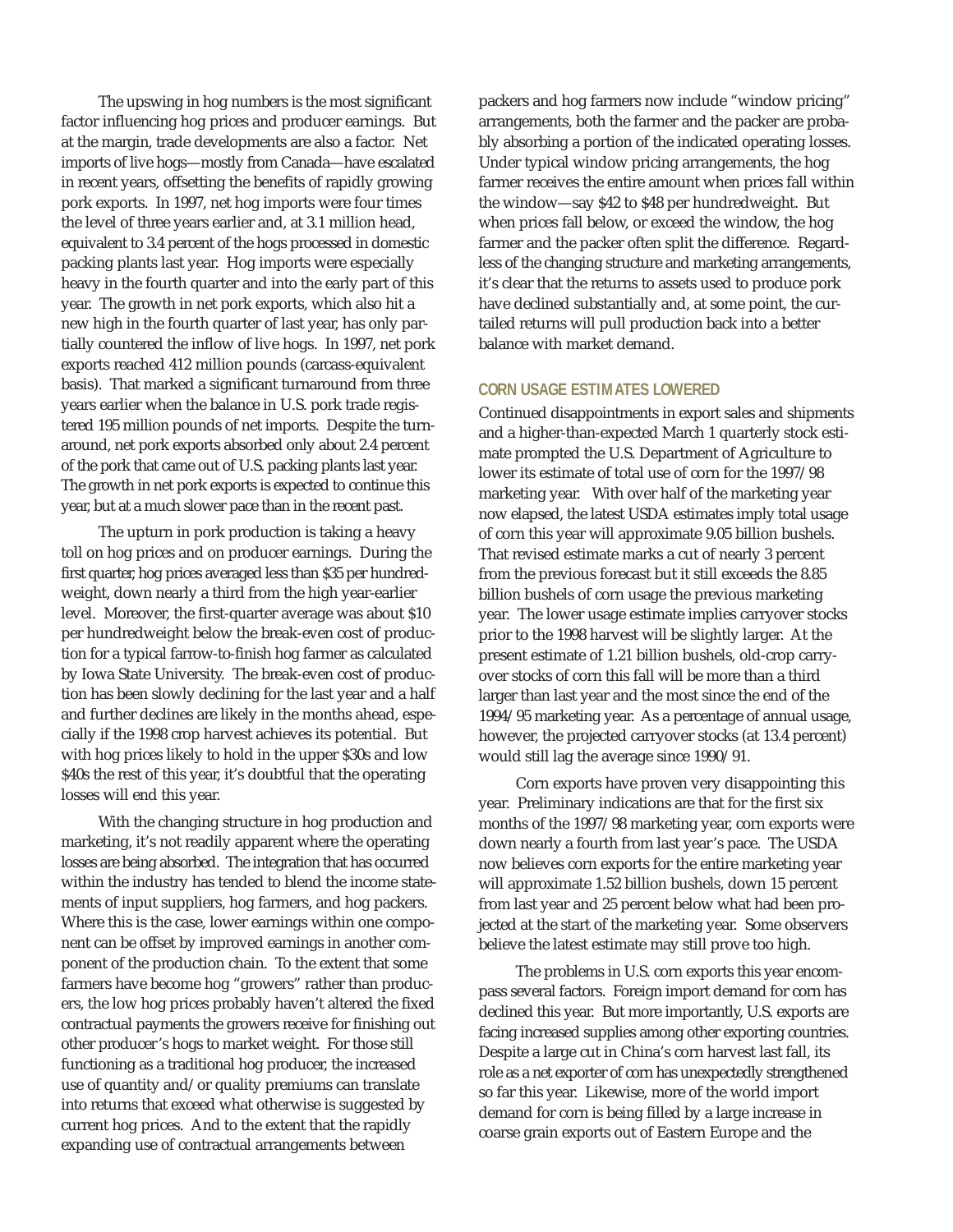

Former Soviet Union. More recently, the large harvest underway in Argentina has added substantially to the exportable supplies available in that country during the rest of this marketing year and into the early months of the 1998/99 marketing year.

Domestic usage of corn is more difficult to gauge. The estimates of domestic usage hinge largely on residual calculations that subtract out known uses from available stocks. An earlier quarterly stocks estimate (for December 1) implied a strong rise in domestic corn usage for the first three months of the marketing year. But the implied domestic usage rate for the early part of the marketing year is especially vulnerable to residual miscalculations that might arise from over- or under-estimating the size of the fall corn harvest. The recently updated March 1 quarterly stock estimate for corn implied domestic usage this winter was up only marginally from the year before and well short of the pace indicated earlier. Accordingly, the USDA lowered its estimate of domestic usage of corn for the entire 1997/98 marketing year to 7.52 billion bushels. The revised estimate is more than 2 percentage points lower than the previous forecast, but still 6.7 percent above domestic usage the previous marketing year and 4 percent above the previous high in 1994/95.

Over three-fourths of the corn used domestically is classified as that which is either fed to livestock and poultry or used in some other residual (unmeasured) capacity. Hog numbers are up considerably from a year ago. But the rise in poultry numbers has been less than expected and earlier year-over-year gains in the number of cattle in feedlots have now evaporated. These developments underscore the downward revision in the estimate of domestic corn usage.

While usage of corn is proving to be less than expected, a recent survey of grower planting intentions suggested the area seeded to corn in 1998 may increase only marginally. The survey indicated that farmers plan to seed some 80.8 million acres to corn this year. Such a level, if it materializes, would be the largest since 1985 but up less than 1 percent from last year. Most of the indicated increase in corn acreage was for southern states and Kansas, as well as for the Dakotas and Minnesota where extensive flooding cut corn acreage last year. Most states in the Corn Belt will apparently reduce corn acreage slightly this year. Farmers in the five District states plan to reduce their corn acreage by 1 percent. Declines were indicated for all District states except Iowa where the intentions point to no change in corn acreage this year.

The intended corn plantings could be altered, depending—in part—on market trends and weather conditions during the planting season. Likewise, weather patterns during the growing season will be the key variable in determining the share of the acreage that will be harvested for grain and the average yield per acre harvested. Under "normal" conditions, however, the indicated corn seedings would be expected to result in a harvest of 9.6 billion bushels this fall. Unless next year's recovery in exports exceeds current expectations, a harvest of that size would be ample enough to cover usage in the year ahead.

This issue marks the end of my 28-year affiliation with *AgLetter* and the Federal Reserve Bank of Chicago. It has been an enjoyable experience. My thanks to all who, over the years, have shared with me their knowledge of Midwest agriculture and their thoughts on *AgLetter.*

*Gary L. Benjamin*

**AgLetter** (ISSN 1080-8639) is published monthly by the Research Department of the Federal Reserve Bank of Chicago. It is prepared by Gary L. Benjamin, economic adviser and vice president, Mike A. Singer, economist, and members of the Bank's Research Department, and is distributed free of charge by the Bank's Public Information Center. The information used in the preparation of this publication is obtained from sources considered reliable, but its use does not constitute an endorsement of its accuracy or intent by the Federal Reserve Bank of Chicago.

To subscribe, please write or telephone: Public Information Center Federal Reserve Bank of Chicago P.O. Box 834 Chicago, IL 60690-0834 Tel. no. 312-322-5111 Fax no. 312-322-5515

Ag Letter is also available on the World Wide Web at http://www.frbchi.org.